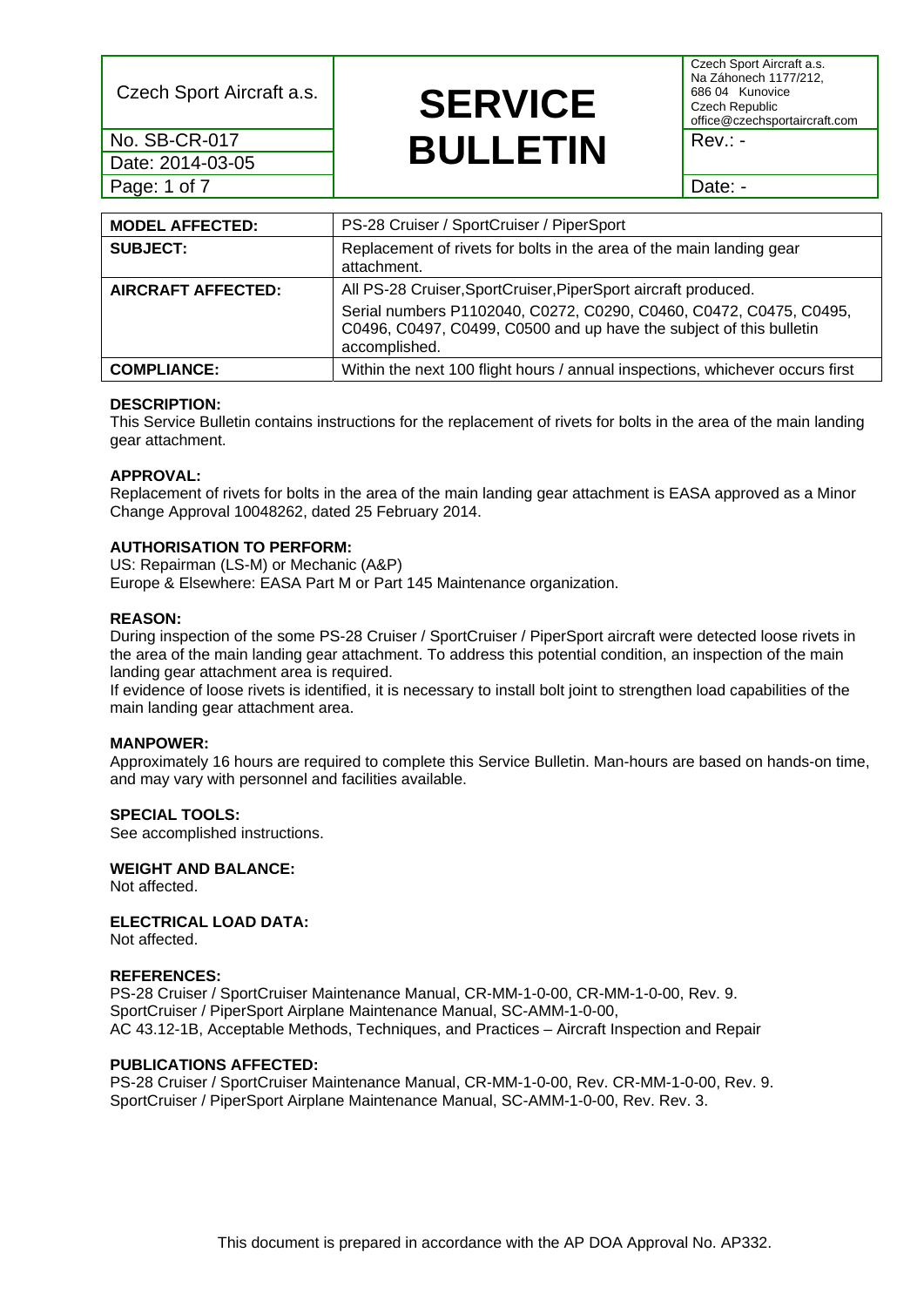Czech Sport Aircraft a.s.

No. SB-CR-017 Date: 2014-03-05 Page: 2 of 7

### **SERVICE BULLETIN**

Czech Sport Aircraft a.s. Na Záhonech 1177/212, 686 04 Kunovice Czech Republic office@czechsportaircraft.com

 $Rev.: -$ 

Date: -

#### **MATERIAL:**

The following parts are required to comply with this Service Bulletin. Parts can be obtained from aircraft manufacturer or appropriate supplier of aircraft parts.

| Item | <b>Name</b> | <b>Part Number</b> | Nomenclature | Quantity | <b>Note</b> |
|------|-------------|--------------------|--------------|----------|-------------|
|      | <b>Bolt</b> | $AN3-4A$           |              | 12       |             |
|      | Nut         | AN365-1032         |              | 17       |             |
|      | Washer      | AN960-10           |              | 12       |             |

#### APPROVAL:

This SB was approved by:

| ïtle                             | Head of the Design<br>Organisation | Airworthiness<br>Manager |
|----------------------------------|------------------------------------|--------------------------|
| Name                             | Jiří Konečný                       | Marek Kotolan            |
| <b>Hand written</b><br>signature |                                    |                          |

This document is prepared in accordance with the AP DOA Approval No. AP332.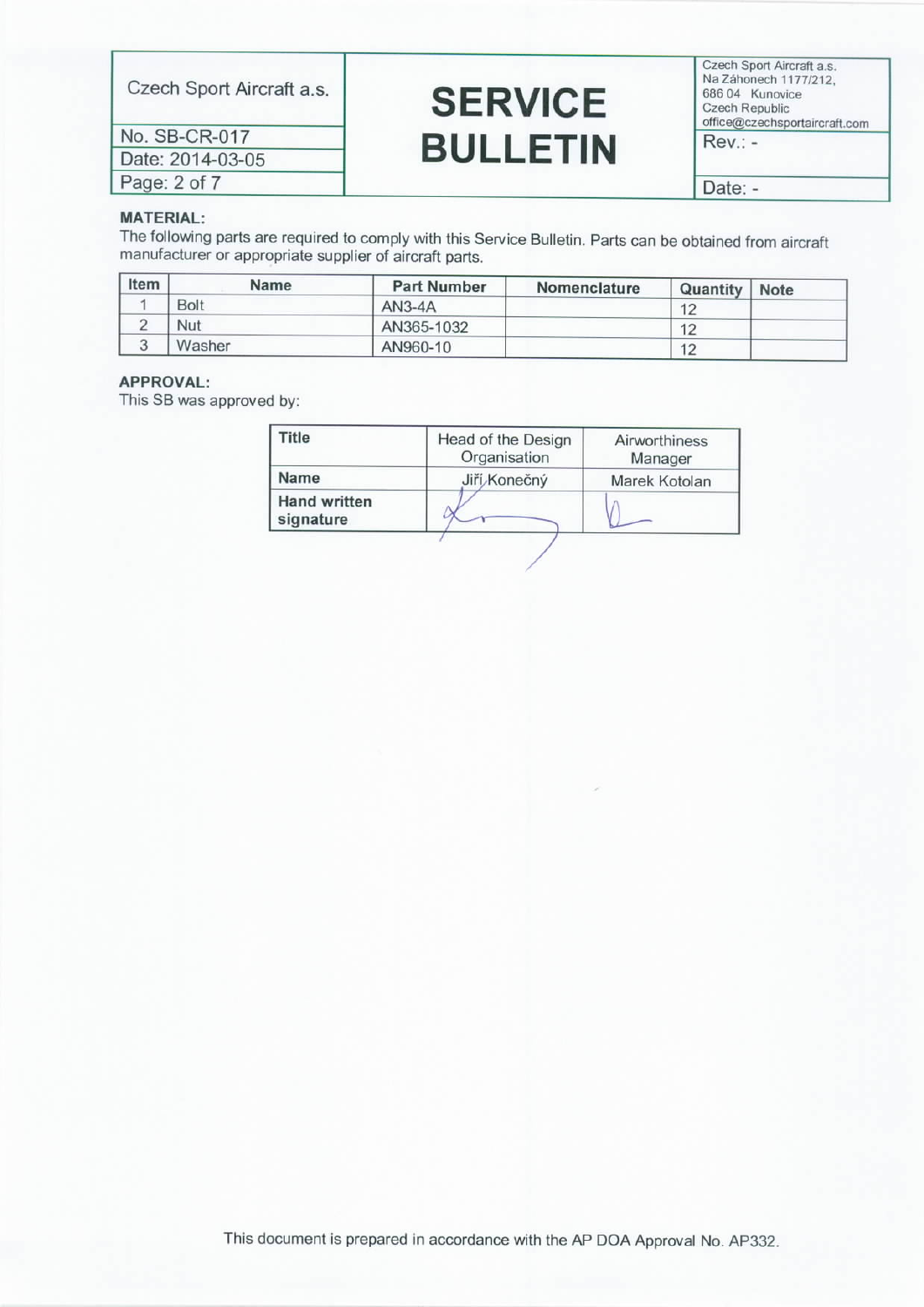| No. SB-CR-017    | <b>BULLETIN</b> | $Rev.: -$ |
|------------------|-----------------|-----------|
| Date: 2014-03-05 |                 |           |
| Page: 3 of 7     |                 | Date: -   |

### Czech Sport Aircraft a.s. **SERVICE** No. SB-CR-017<br>Date: 2014-03-05<br> **BULLETIN**

Czech Sport Aircraft a.s. Na Záhonech 1177/212, 686 04 Kunovice Czech Republic office@czechsportaircraft.com

#### **ACCOMPLISHMENT INSTRUCTIONS:**

NOTE: All dimensions shown in the figures are in millimeters.

- A. Move the aircraft to a place suitable to perform the work.
- B. Remove engine cowlings, disconnect positive battery terminal (see AMM, Chapter 11).
- C. Completely drain fuel system according instructions in the AMM, Chapter 9.5.2.
- D. Remove wings including aileron rod sealing according instructions in the AMM, Chapter 4.3.1.
- E. Remove the aileron control levers behind the seats according instructions in the AMM, Chapter 6.3.8.
- F. Remove bottom part of the seat.
- G. Remove covers (1):
	- 1. Acquire necessary tools, equipment, and supplies:

| <b>Description</b> | P/N or Spec.  | Supplier   | Purpose        |
|--------------------|---------------|------------|----------------|
| Screwdriver        | Philips No. 2 | Any source | Covers removal |



- 2. Unscrew the screws (2) and remove both covers (1).
- 3. Carefully tear off bottom part of the upholstery panel (3) to a height about 80 mm. Carry out on the both panels.
- H. Remove the outer lap belts according instructions in the AMM, Chapter 7.3.2.
- I. Cut a hole in the bulkhead SF0117N and panel SF0135N to allow access to repair place:
	- 1. Acquire necessary tools, equipment, and supplies:

| <b>Description</b> | P/N or Spec.  | <b>Supplier</b> | <b>Purpose</b> |
|--------------------|---------------|-----------------|----------------|
| Drill bit          | diameter 3 mm | Any source      |                |
| Electric drill     |               | Any source      |                |
| Sheet metal shears | -             | Any source      | Holes making   |
| File               | -             | Any source      |                |

- 2. Mark the holes contour as per figure.
- 3. Drill the holes around contour of the holes.
- 4. By means of sheet metal shears cut the holes; deburr holes edge.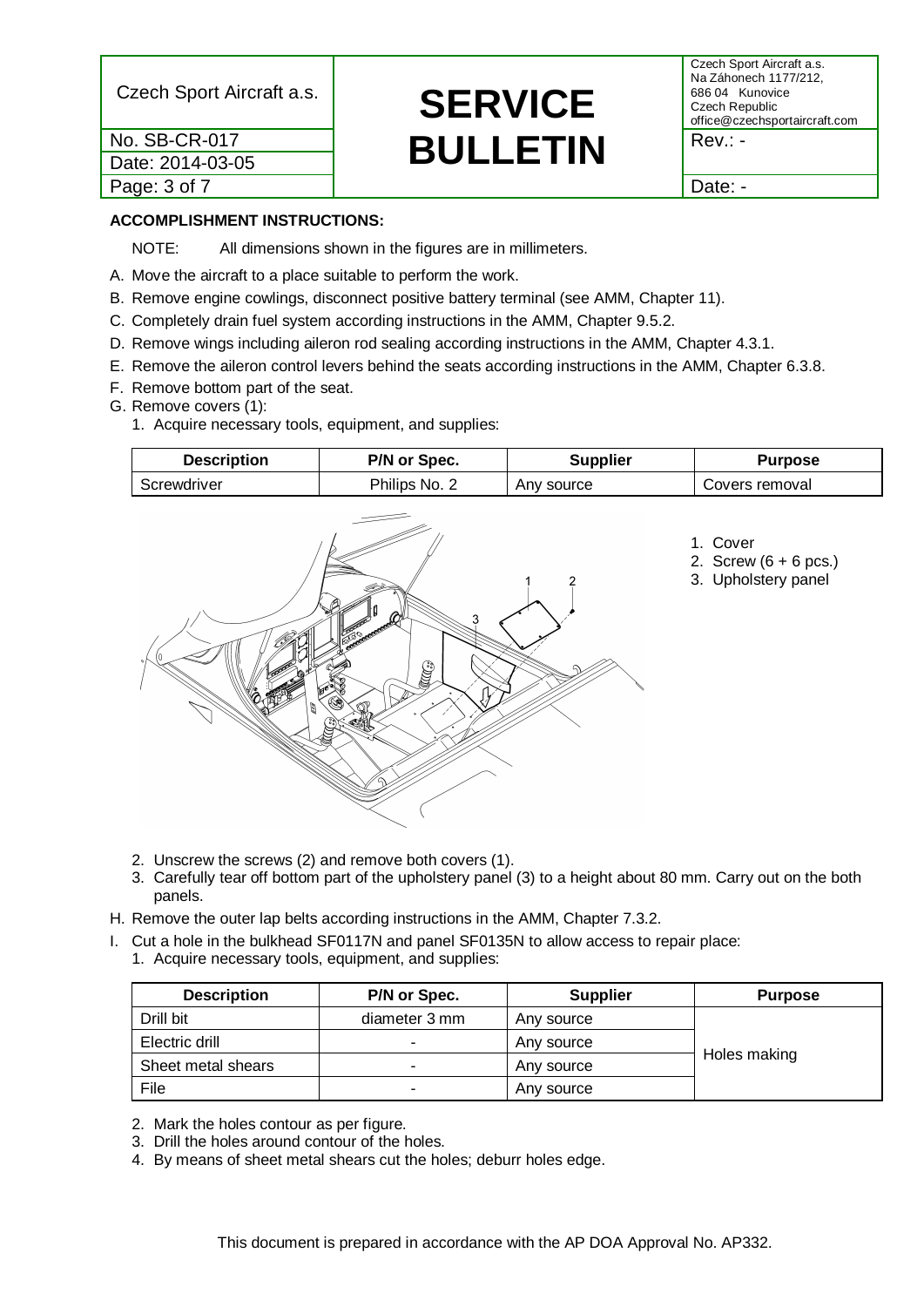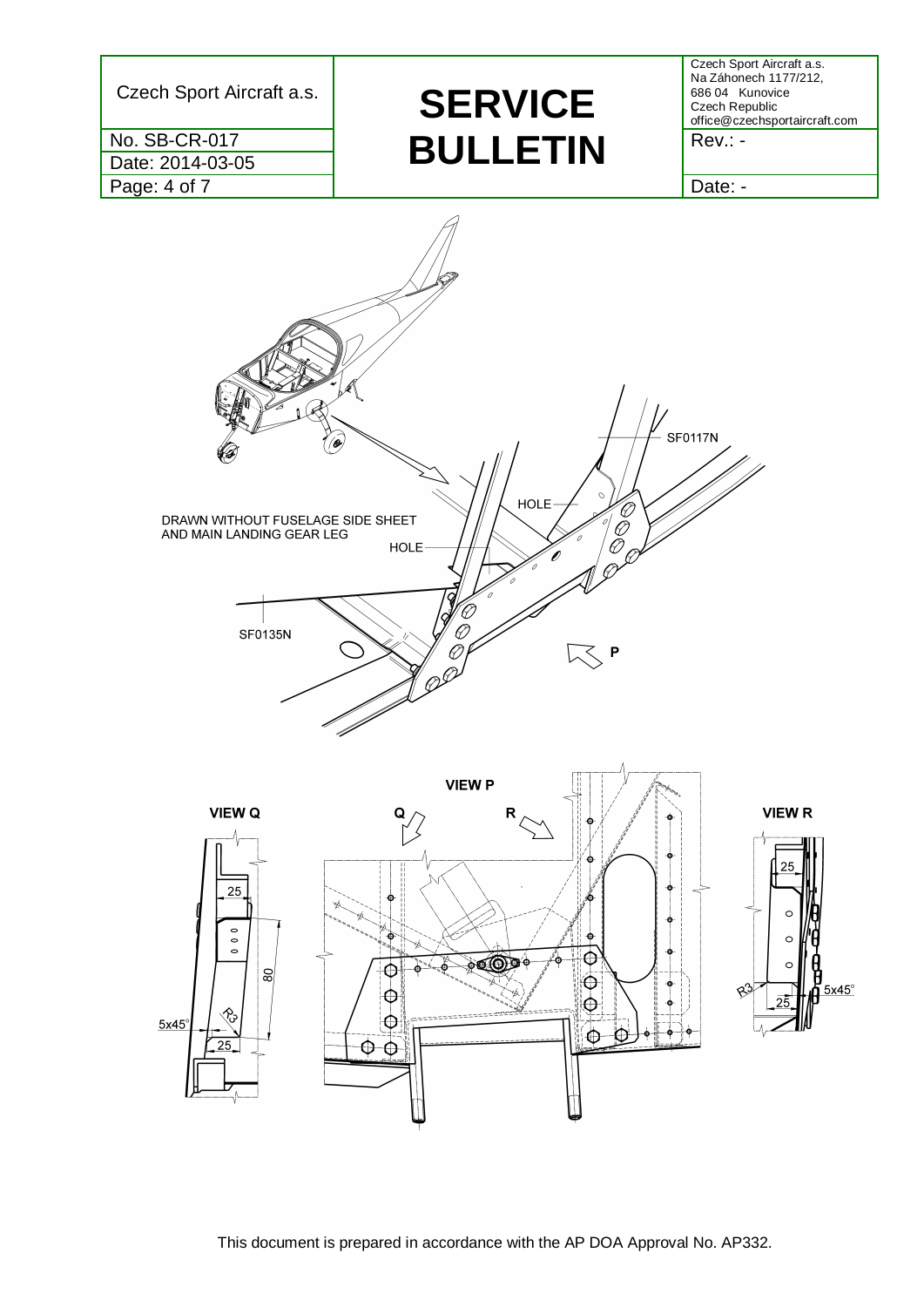Date: 2014-03-05 Page: 5 of 7 Date: -

## Czech Sport Aircraft a.s. **SERVICE** No. SB-CR-017<br>Date: 2014-03-05<br> **BULLETIN**

Czech Sport Aircraft a.s. Na Záhonech 1177/212, 686 04 Kunovice Czech Republic office@czechsportaircraft.com

J. Unscrew and remove the bolts, nuts and washers. 1. Acquire necessary tools, equipment, and supplies:

| <b>Description</b> | P/N or Spec. | <b>Supplier</b> | Purpose       |
|--------------------|--------------|-----------------|---------------|
| Wrench             | 3/8 in       | Any source      | Bolts removal |



K. Using the electric drill with angle driver drill enlarge rivet holes to the diameter 3/16 in. 1. Acquire necessary tools, equipment, and supplies:

| <b>Description</b> | P/N or Spec.     | <b>Supplier</b> | <b>Purpose</b>   |
|--------------------|------------------|-----------------|------------------|
| Drill bit          | diameter 3/16 in | Any source      |                  |
| Electric drill     |                  | Any source      | Holes redrilling |
| Angle driver drill |                  | Any source      |                  |

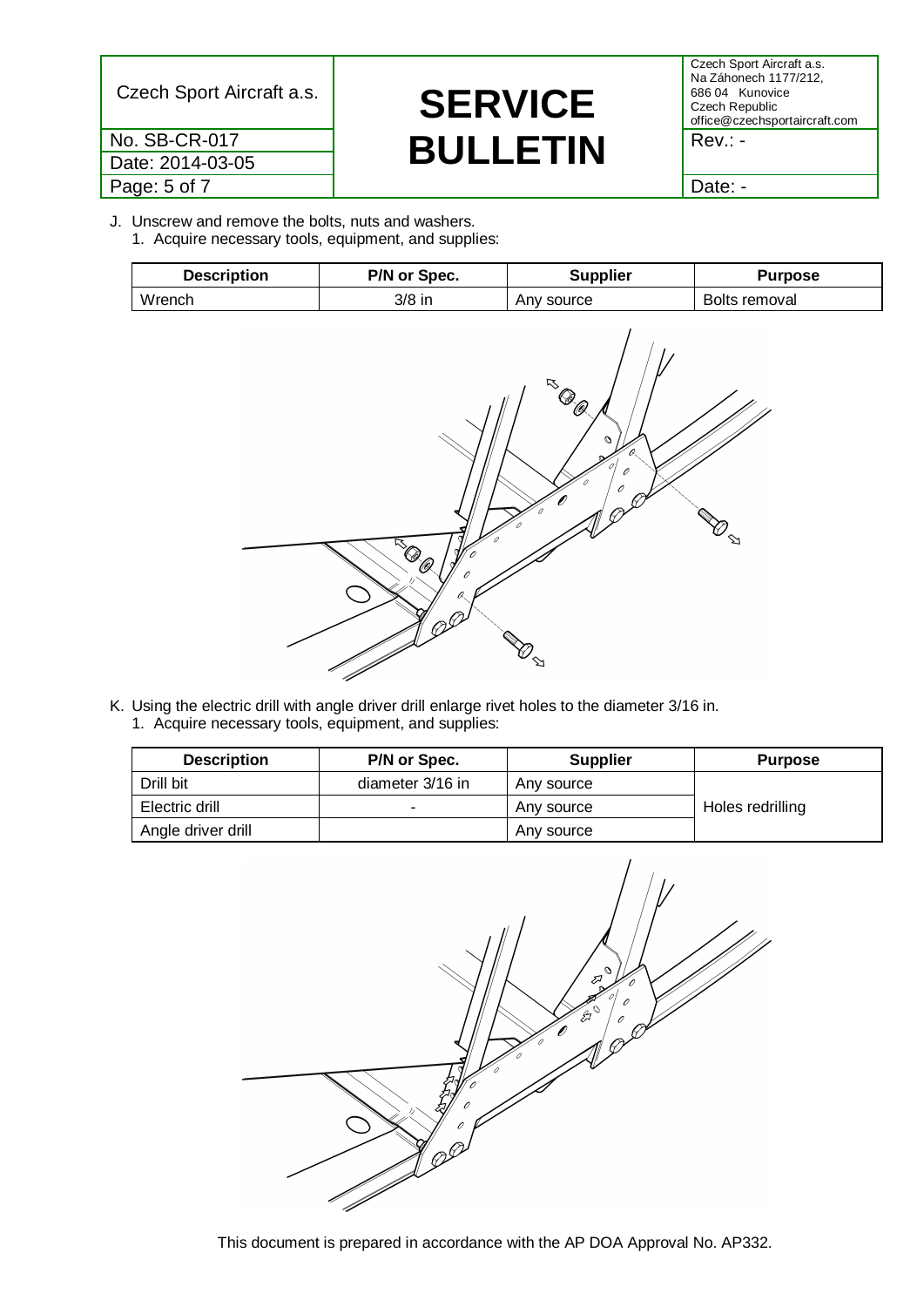Date: 2014-03-05 Page: 6 of 7 and 2 and 2 and 2 and 2 and 2 and 2 and 2 and 2 and 2 and 2 and 2 and 2 and 2 and 2 and 2 and 2 and 2 and 2 and 2 and 2 and 2 and 2 and 2 and 2 and 2 and 2 and 2 and 2 and 2 and 2 and 2 and 2 and 2 and 2 and 2

# Czech Sport Aircraft a.s. **SERVICE** No. SB-CR-017<br>Date: 2014-03-05<br> **BULLETIN**

Czech Sport Aircraft a.s. Na Záhonech 1177/212, 686 04 Kunovice Czech Republic office@czechsportaircraft.com

- L. Insert the bolts (according figure) to the holes, install washers, screw and tighten nuts with torque 20 25 lb in.
	- 1. Acquire necessary tools, equipment, and supplies:

| <b>Description</b> | P/N or Spec. | Supplier      | Purpose                   |
|--------------------|--------------|---------------|---------------------------|
| Wrench             | 3/8 in       | source<br>Anv | <b>Bolts installation</b> |



- M. Insert the bolts (according figure) to the holes, install washers, screw and tighten nuts with torque 20 25 lb in.
	- 1. Acquire necessary tools, equipment, and supplies: